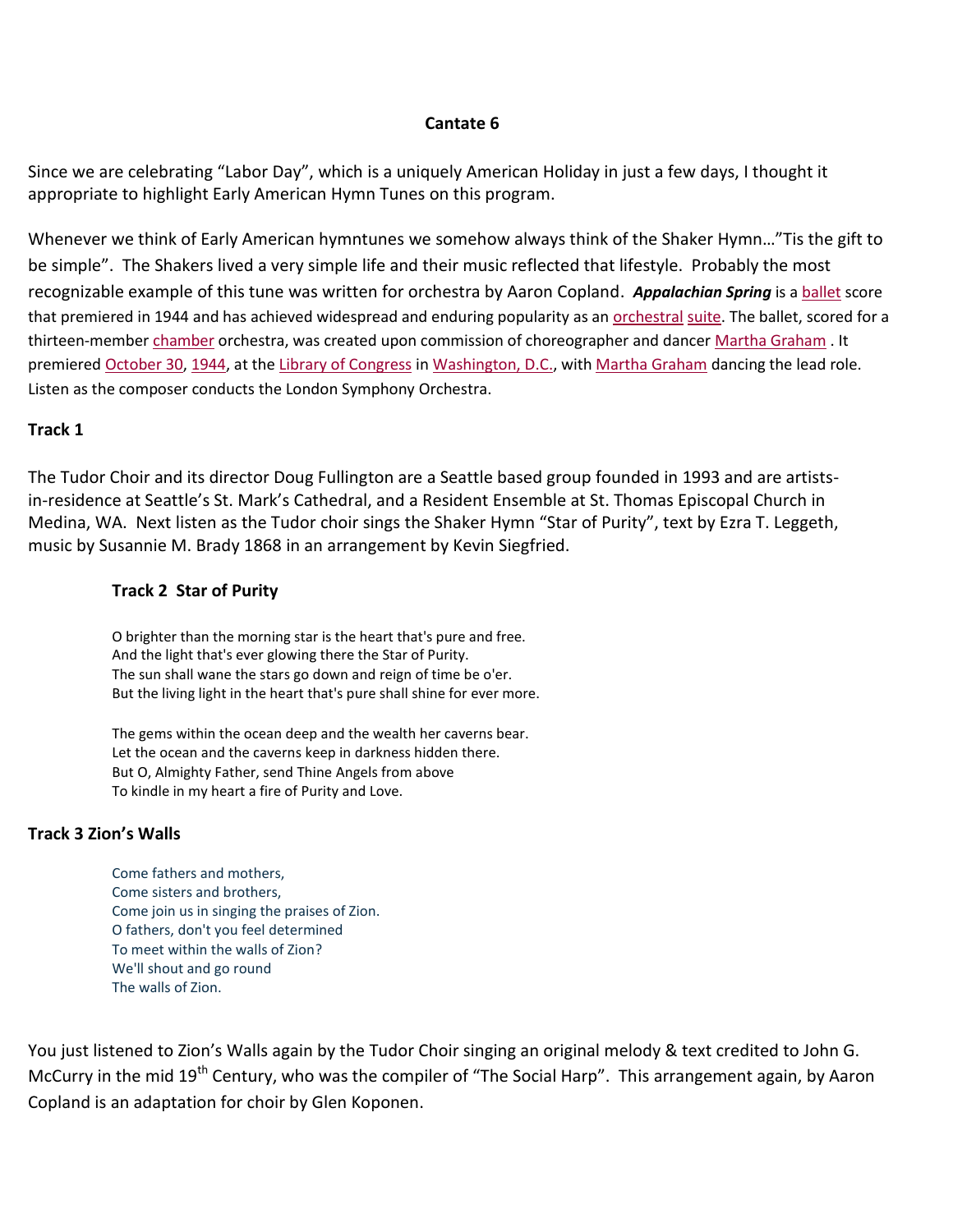Next, we will hear Gloriae Dei Cantores, an internationally acclaimed choir directed by Elizabeth Patterson in two early American Hymn Tunes from their CD, Kaleidoscope. First, "How Firm a Foundation". Then, we'll hear a John Carter arrangement of "Holy Manna", another memorable tune in the Southern tradition. Its vigorous and simple message is typical of the spiritual songs of the mountain folk of the early 19<sup>th</sup> century.

#### **Track 4 How Firm a Foundation**

- 1. "How firm a foundation, ye saints of the Lord, is laid for your faith in his excellent word! What more can he say than to you he hath said, to you who for refuge to Jesus have fled?
- 2. "Fear not, I am with thee, O be not dismayed, for I am thy God and will still give thee aid; I'll strengthen and help thee, and cause thee to stand upheld by my righteous, omnipotent hand.
- 3. "When through deep waters I call thee to go, the rivers of woe shall not thee overflow; for I will be with thee, thy troubles to bless, and sanctify to thee thy deepest distress.
- 4. "When through fiery trials thy pathways shall lie, my grace, all-sufficient, shall be thy supply; the flame shall not hurt thee; I only design thy dross to consume, and thy gold to refine.

#### **Track 5 Holy Manna**

1.

Brethren, we have met to worship, And adore the Lord our God; Will you pray with all your power, While we try to preach the word. All is vain, unless the Spirit Of the Holy One come down; Brethren, pray, and holy manna Will be showered all around.

2.

Brethren, see poor sinners round you, Trembling on the brink of woe; Death is coming, hell is moving;

Can you bear to let them go? See our fathers--see our mothers, And our children sinking down; Brethren, pray, and holy manna Will be showered all around.

#### 3.

Sisters, will you join and help us? Moses' sisters aided him; Will you help the trembling mourners, Who are struggling hard with sin? Tell them all about the Savior, Tell him that he will be found;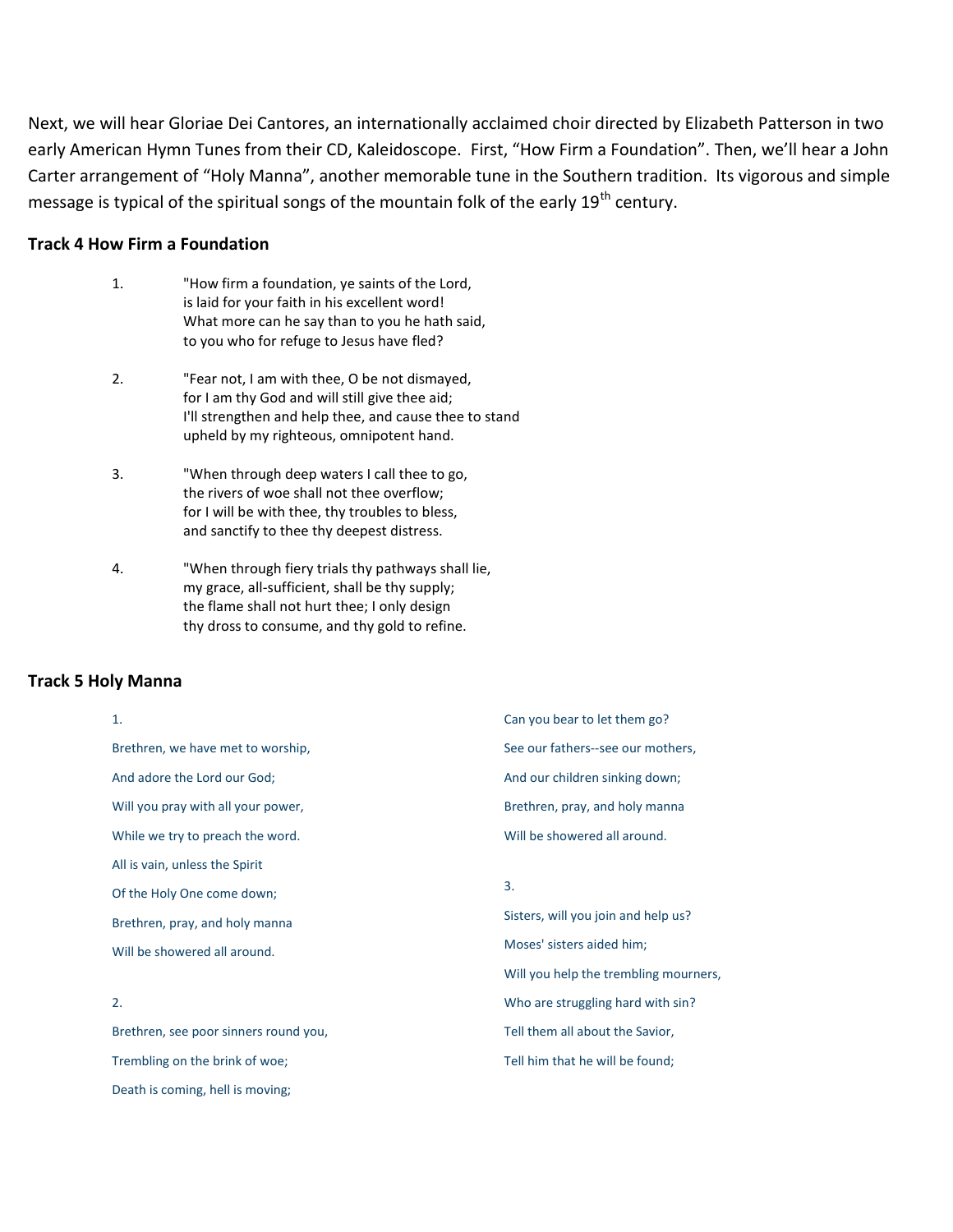Sisters, pray, and holy manna Will be showered all around.

4.

Is there here a trembling jailer, Seeking grace, and filled with fears. Is there here a weeping Mary, Pouring forth a flood of tears? Brethren, join your cries to help them Sisters, let your prayers abound; Pray, O! pray, that holy manna May be scattered all around.

5. Let us love our God supremely, Let us love each other too; Let us love and pray for sinners, Till our God makes all things new Then he'll call us home to heaven, At his table we'll sit down. Christ will gird himself and serve us With sweet manna all around.

The Southern Harmony

An early published version of the tune "Land of Rest" appeared in **The Sacred Harp** (1844), titled **New Prospect**  and attributed to W. S. Turner. In 1938, a harmonized version of the tune was published in Annabel Morris Buchanan's **Folk Hymns of America**. Listen as organist Jason Alden plays George Shearing's arrangement of this tune on the organ at Our Lady of the Lake Catholic Church, Rockwall, Texas.

# **Track 6 Land of Rest**

Dale Warland has made an indelible impression on the landscape of contemporary choral music both nationally and internationally. During his time with the Dale Warland Singers, he shaped a vocal ensemble known ofr its exquisite sound, technical finesse, and stylistic range. From that platform, Warland not only mastered the traditional repertoire, but also commissioned over 270 new choral works. Listen as the Dale Warland Singers sing one of the great old revival hymns of the Civil War. "Beautiful River" was written by Rev. Robert Lowry in 1864 using his poem "At the River" based on Rev. 22:1.

# **Track 7 Beautiful River**

Shall we gather [by]<sup>1</sup> the river, Where bright [angel's]**<sup>2</sup>** feet have trod, With its crystal tide forever Flowing by the throne of God?

Yes, we'll gather [by]<sup>1</sup> the river,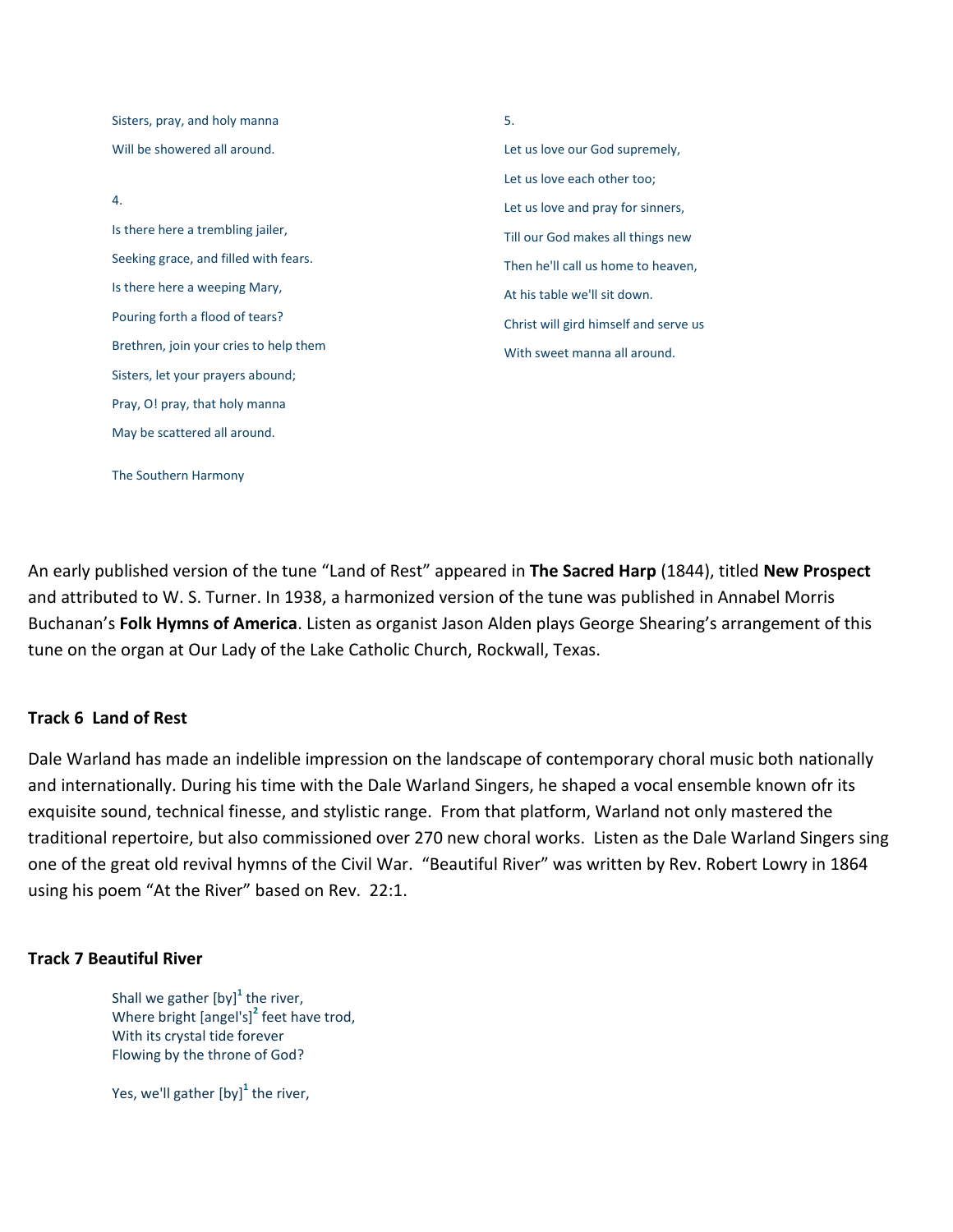The beautiful, the beautiful river, [Gather with the saints by the river]**<sup>3</sup>** That flows by the throne of God.

Ere we reach the shining river Lay we every burden down, Praise our spirits will deliver And provide our robe and crown.

Yes, we'll gather at the river. The beautiful, the beautiful, river. Gather with the saints at the river, That flows by the throne of God.

Soon we'll reach the shining river, Soon our pilgrimage will cease, Soon our happy hearts will quiver With the melody of peace.

Yes, we'll gather by the river, The beautiful, the beautiful river, Gather with the saints by the river That flows by the throne of God.

# **Track 8 Followers of the Lamb**

O brethren ain't you happy, O brethren ain't you happy, O brethren ain't you happy ye followers of the Lamb. Sing on, dance on, followers of Emmanuel, Sing on, dance on, followers of the Lamb. O sisters ain't you happy,… I'm glad I am a Christian [originally "Shaker"],… Text: Shaker Song from about 1847

With its threefold repetition in the verses and rousing chorus, you just heard again the Tudor Choir, Doug Fullington , director, singing "Followers of the Lamb", text and tune by Sister Clarissa Jacobs, New Lebanon, New York, circa 1847.

The next two tracks are sung by the Dale Warland Singers from their CD "Harvest Home". First we'll hear Peace (from Shaker Songs) arr. by Kevin Siegfried. "Peace" is a mid-nineteenth century tune and text from New Hampshire, and Siegfried kept his version of it unusually simple: much of it in unison and two part harmony. This is followed by "Lay Me Low" which revels in rich textures. Its melody comes from New Lebanon, New York, site of the first American Shaker Community.

# **Track 9 Peace**

Peace unto Zion, Peace, Peace to the faithful, and a crown of rejoicing, From your Heavenly Father.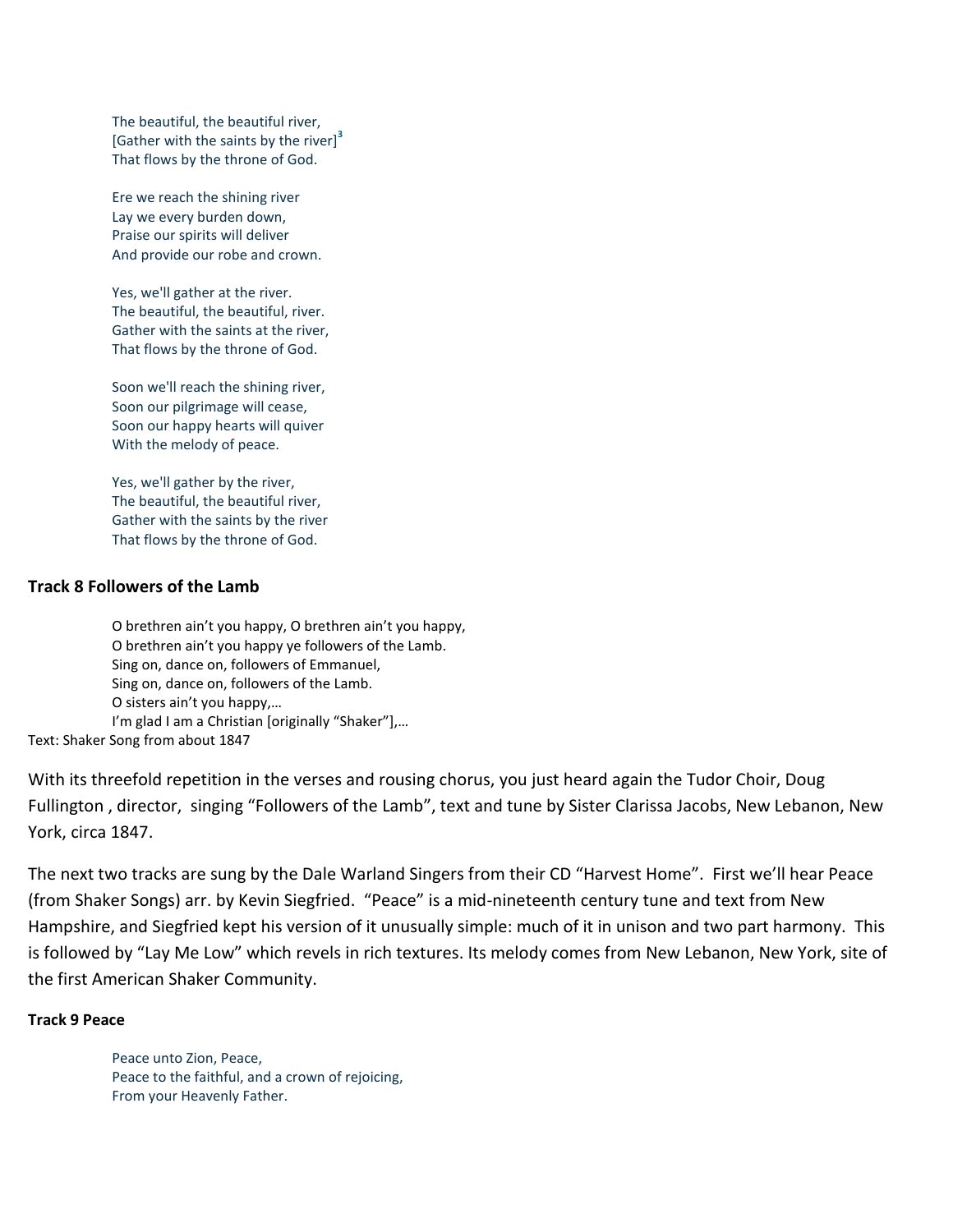When Zion shall be cleansed she shall flourish as a rose I will walk in her midst and will bless all those With a ten fold blessing And their sorrows shall cese, for I'll cry upon her walls. Peace, sweet peace.

#### **Track 10 Lay Me Low**

Lay me low where the Lord can find me,

where the Lord can own me, where the Lord can bless me.

No program on early American music would be complete without the tune "New Britain". Listen as Bradley Welch, organist at Highland Park United Methodist Church, Dallas, plays Frederick Swan's arrangement of "Amazing Grace" on the world's largest French-style organ at Broadway Baptist Church, Fort Worth, Texas.

#### **Track 11 Amazing Grace**

We can't think of early American music without including a spiritual, but that will be another complete program. The next two tracks are popular spirituals. "Rock a My Soul" is sung by Chorus Angelicus a children's choir from Norfolk Connecticut directed by Paul Halley, former organist-choir director at the Cathedral of St. John the Divine in New York City. Then we'll hear Kathleen Battle and Jesse Norman sing "He's Got the Whole World in His Hands" accompanied by Maestro James Levine and the Metropolitan Opera Orchestra and Chorus.

# **Track 12 Rock a my soul**

Part 1 Rocka my soul in the bosom of Abraham Rocka my soul in the bosom of Abraham Rocka my soul in the bosom of Abraham Oh, rocka my soul! Part 2 So high, you can't get over it, So low you can't get under it, So wide, you can't get around it, Oh, rocka my soul! Part 3 Rocka my soul Rocka my soul Rocka my soul Oh! Rocka my soul!

**Track 13 He's got the Whole World in His Hands**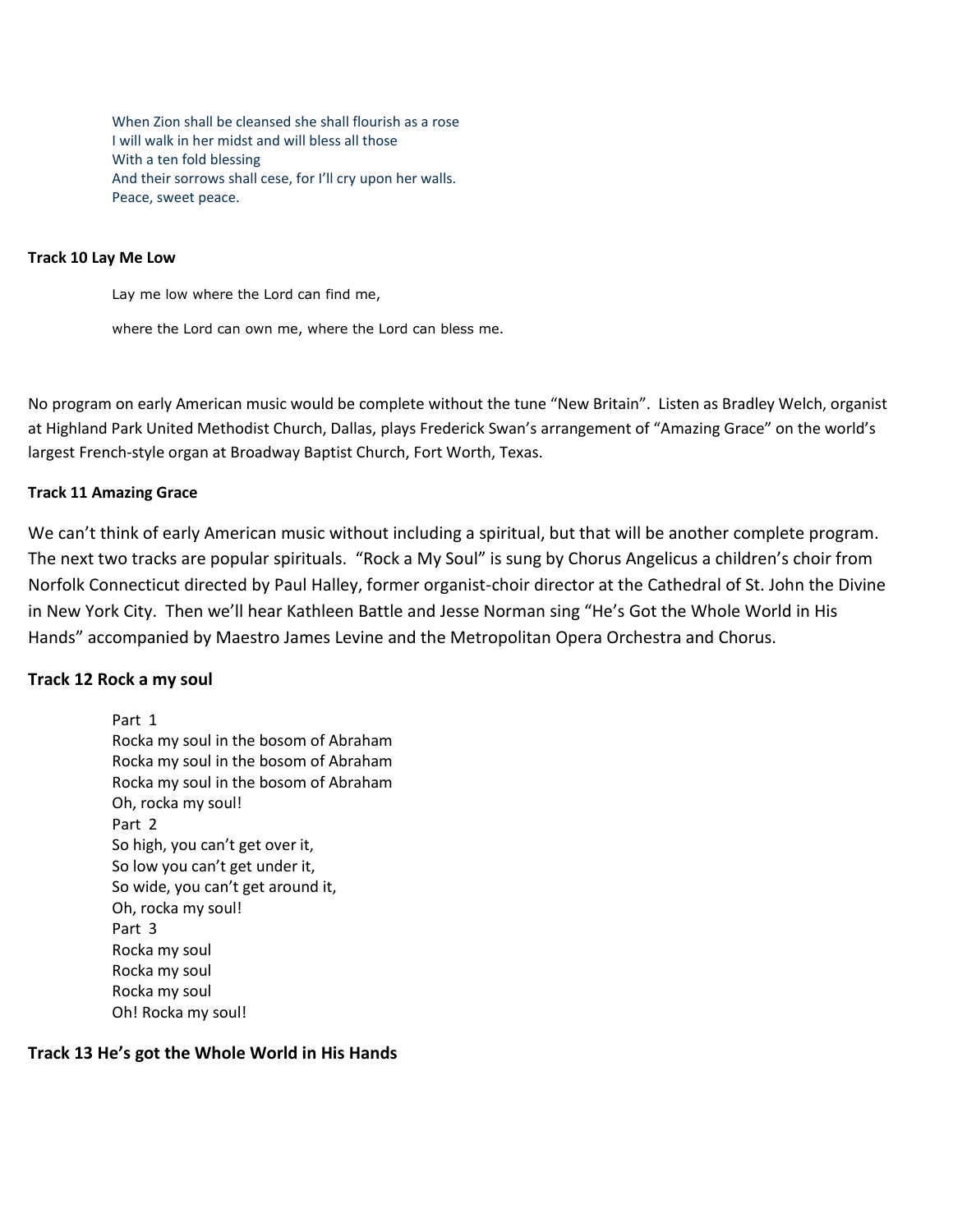He's got the whole world in His hands, He's got the whole world in His hands, He's got the whole world in His hands, He's got the whole world in His hands.

He's got my brothers and my sisters in His hands, He's got my brothers and my sisters in His hands, He's got my brothers and my sisters in His hands, He's got the whole world in His hands.

He's got the sun and the rain in His hands, He's got the moon and the stars in His hands, He's got the wind and the clouds in His hands, He's got the whole world in His hands.

He's got the rivers and the mountains in His hands, He's got the oceans and the seas in His hands, He's got you and he's got me in His hands, He's got the whole world in His hands.

He's got everybody here in His hands, He's got everybody there in His hands, He's got everybody everywhere in His hands, He's got the whole world in His hands.

Alice Parker (b. 1925) has made a cherished gift to choral music with her arrangements of spirituals, both black and white. Her spirited setting of "Hark, I hear the harps eternal" combines the driving force of the American heritage of shape-note singing, with brilliant choral expertise, the fruitful result of her long association with Robert Shaw and his talented singers. Listen as the Gloriae Dei Cantores sings her arrangement of this Shaker Tune.

#### **Track 14 Hark I Hear the Harps Eternal**

Hark, I hear the harps eternal Ringing on the farther shore, As I near those swollen waters With their deep and solemn roar.

*Hallelujah, hallelujah, Hallelujah, praise the lamb! Hallelujah, hallelujah, Glory to the great I AM!*

And my soul, though stained with sorrow, Fading as the light of day, Passes swiftly o'er those waters,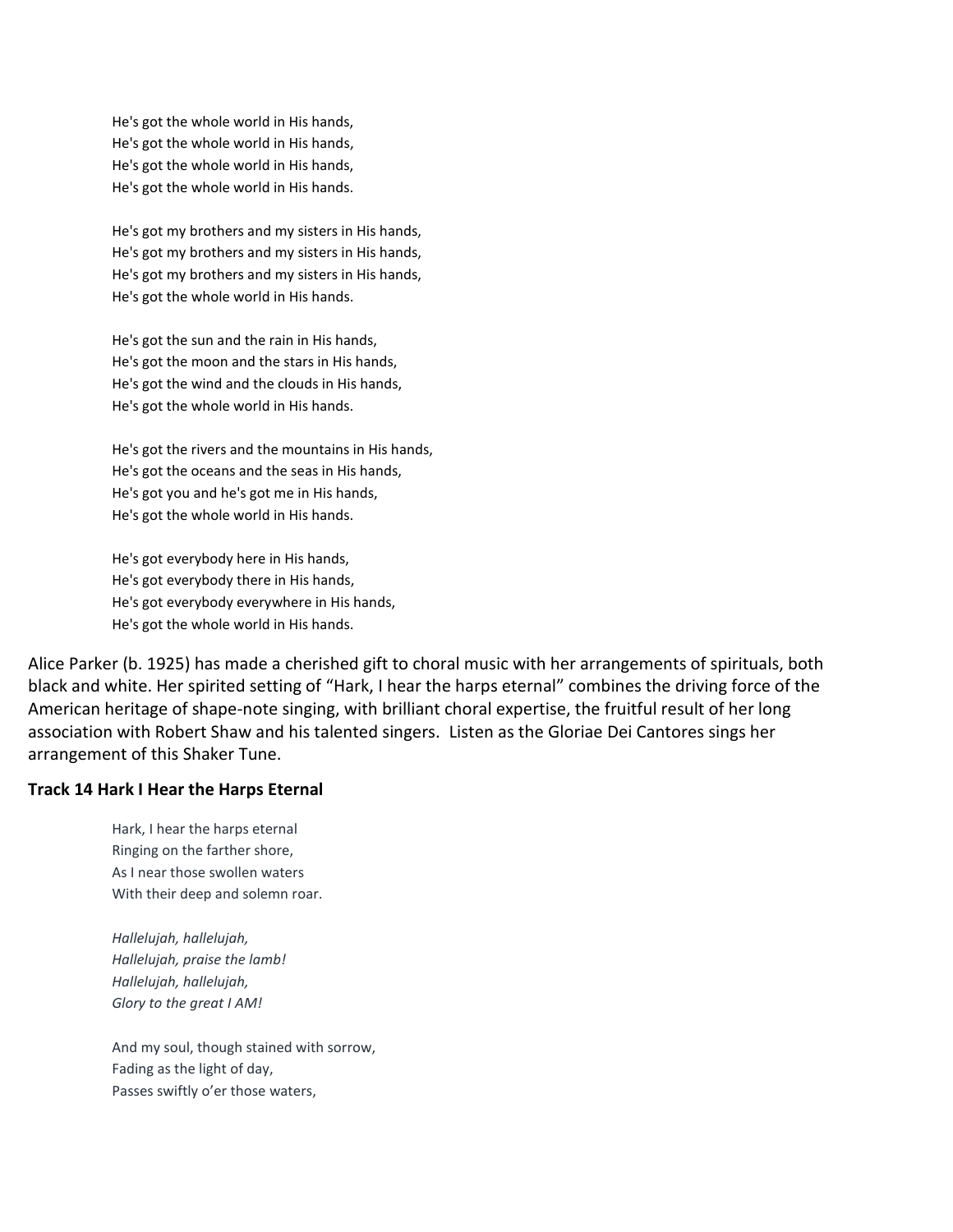To the city far away.

*Hallelujah, hallelujah, Hallelujah, praise the lamb! Hallelujah, hallelujah, Glory to the great I AM!*

Souls have crossed before me, saintly, To that land of perfect rest; And I hear them singing faintly In the mansions of the blest.

*Hallelujah, hallelujah, Hallelujah, praise the lamb! Hallelujah, hallelujah, Glory to the great I AM!*

With a text from the Song of Solomon which ends "My Beloved spake and said unto me: rise up, my Love, my fair one, and come away, for Lo, the Winter is past, the rain is over and gone". Join again with the Tudor Choir as they sing Williams Billings hymn, "I Am the Rose of Sharon".

# **Track 15 I Am the Rose of Sharon**

I am the Rose of Sharon and the Lily of the Valley. As the Lily among the thorns, So is my love among the Daughters, As the Appletree among the trees of the wood, So is my Beloved among the Sons. I sat down under his shadow with great delight, And his fruit was sweet to my taste. He brought me to the banqueting house, his banner over me was love. Stay me with flagons, Comfort me with apples, For I am sick of love. I charge you, O ye daughters of Jerusalem, By the roes and by the hinds of the field, That you stir not up nor awake my love 'til he please. The voice of my beloved, Behold he cometh, Leaping upon the mount and skipping upon the hills. My beloved spake, And said unto me, Rise up, my love, my fair one, and come away, For lo, the winter is past, the rain is over and gone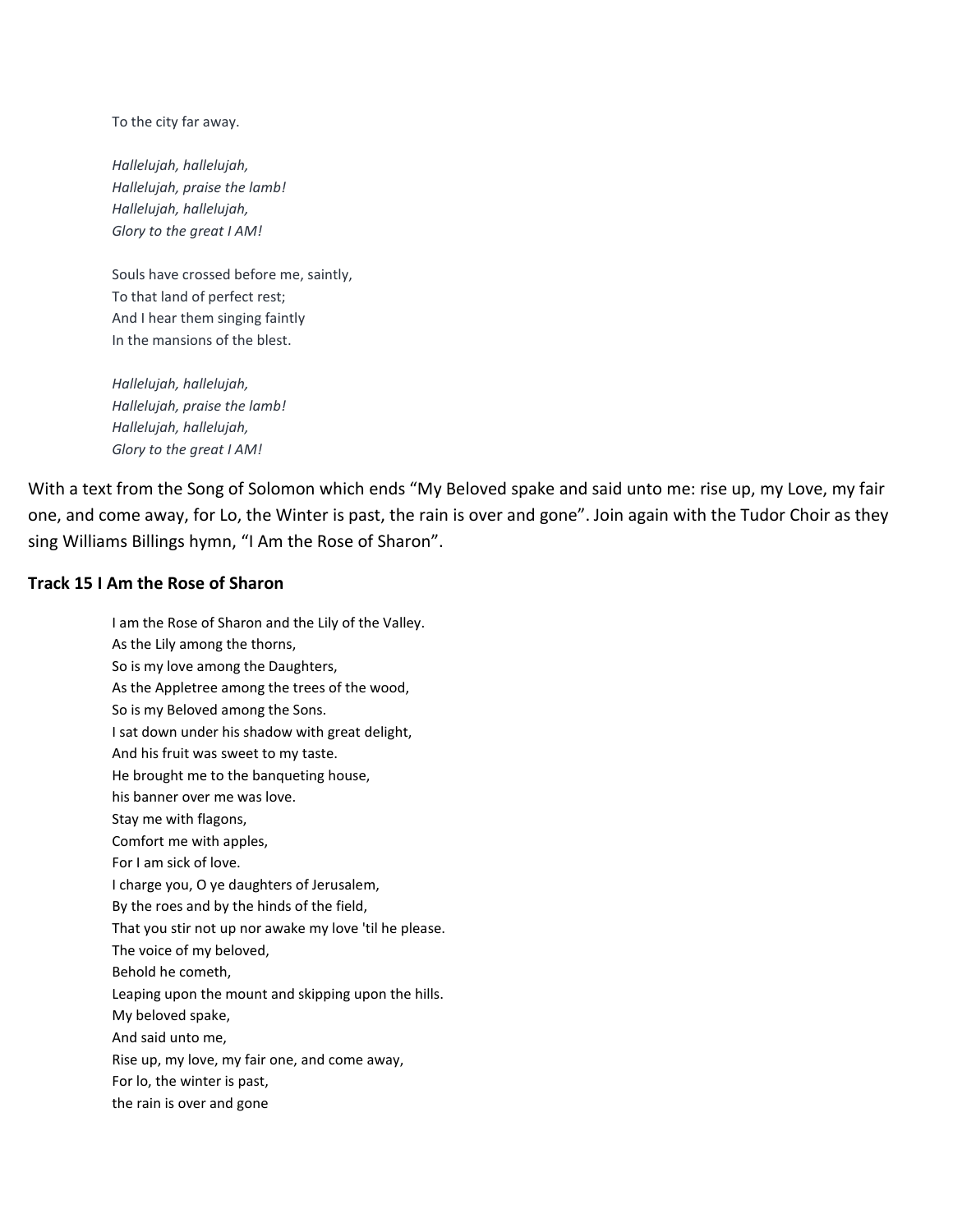One of the commissions of the Dale Warland Singers was by Stephen Paulus in 2001. Paulus poignantly recasts the melody from the hymn "The Lone Wild Bird" set to the tune "Prospect and set to a new text by Minnesota poet, Michael Dennis Browne. The soprano soloist is Marie Spar Dymit.

#### **Track 16 The Road Home**

Tell me, where is the road I can call my own, That I left, that I lost So long ago? All these years I have wandered, Oh when will I know There's a way, there's a road That will lead me home?

After wind, after rain, When the dark is done, As I wake from a dream In the gold of day, Through the air there's a calling From far away, There's a voice I can hear That will lead me home.

Rise up, follow me, Come away, is the call, With the love in your heart As the only song; There is no such beauty As where you belong; Rise up, follow me, I will lead you home.

# **Track 17 Simple Gifts**

'Tis the gift to be simple, 'tis the gift to be free, 'Tis the gift to come down where we ought to be, And when we find ourselves in the place just right, 'Twill be in the valley of love and delight. When true simplicity is gain'd, To bow and to bend we shan't be asham'd, To turn, turn will be our delight, Till by turning, turning we come round right.